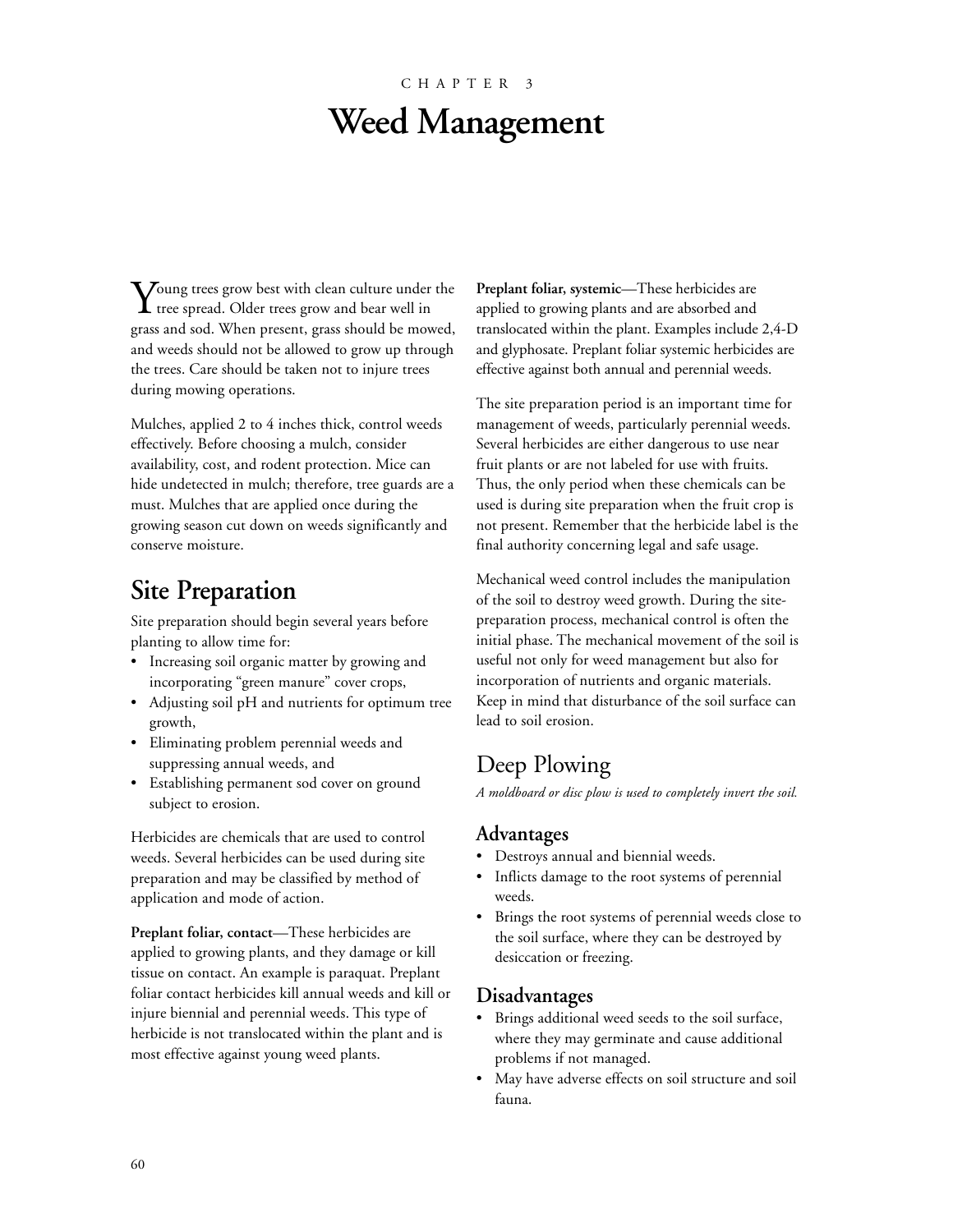

# Chisel Plowing

*A chisel plow is used to break the soil.*

#### **Advantages**

- Action of the chisel plow can result in deeper freezing into the soil and destruction of perennial root systems.
- Perennial root systems are dragged to the soil surface, where they can be destroyed by desiccation or freezing.
- Chisel plowing results in less disturbance of the soil compared to deep plowing, reducing the risk of erosion and the movement of weed seeds to the surface.

# Mechanical Cultivation

*Movement of the soil by discs, tillers, harrows, rotary hoes, or other implements. Disturbance of the soil is shallow.*

## **Advantages**

- Effective for control of annual and biennial weeds.
- Shallow soil disturbance minimizes the number of weed seeds brought to the surface.
- Inflicts damage on the root systems of perennial weeds.

## **Disadvantages**

• Not effective for control of certain perennial weeds.

# **Preplant Cover Crops**

Tillage by plowing, discing, and rotovation may be needed to kill weeds and existing sod to prepare the ground for cover crops. Based on soil test results, ground should be amended to proper pH, phosphorus, potassium, and other nutrient levels required for tree fruit production. Prior to seeding, 40 to 50 lb of actual nitrogen per acre is needed to establish the crop and to promote rapid breakdown after incorporation.

Seeding rates are adjusted according to need, lower for soil erosion control and higher for weed suppression and maximum organic matter addition. A grass or grain drill with press wheels is the preferred method for seeding crops. Broadcast seeding followed by rolling or cultipacking is acceptable when a drill is not available. Depending on the crop, plowing, discing, rototilling, or a combination of these may be required to incorporate "green manure" into the soil.

Where enough time is allowed before planting the orchard, several successive cover crops can be planted. Winter annual grains (barley, oats, rye, wheat) are seeded in late summer through early fall depending on region and incorporated the following spring. Summer covers (spring oats, buckwheat, sorghumsudangrass, Japanese millet, annual ryegrass) are seeded in spring or early summer, grown, and then incorporated later in the season. Legumes (alfalfa, clovers, and vetch) are alternative covers that add nitrogen to the soil. Typically, they are seeded early or late in the growing season.

After a year or two of cover cropping, permanent sod can be established for the orchard, particularly on ground subject to erosion. Trees can then be planted into tilled or herbicide-"killed sod" strips. The advantage of this compared to full-field cultivation is the minimal disturbance to the soil, which reduces weed seed germination and soil erosion. However, growers should be aware that permanent sod could be very competitive with young trees and manage it accordingly.

**Alfalfa** is a perennial legume that requires a welldrained soil with a high pH (6.0 to 7.0). The most desirable periods for planting are early April to late May or late July to mid-August. The recommended seeding rate is 145 lb per acre. Alfalfa grows tall enough to become difficult to incorporate if allowed to overwinter from a spring seeding. The cost of alfalfa seed is much greater than the cost of clover seed. It is recommended that alfalfa seed be inoculated when seeded on an area for the first time.

**Buckwheat** can be seeded successfully on sites with low soil pH. While there is fast growth of the top portion of this grain, there is little organic matter contribution from the roots. The plants should not be allowed to mature, since reseeding will readily occur. Early seedings in late May or early June are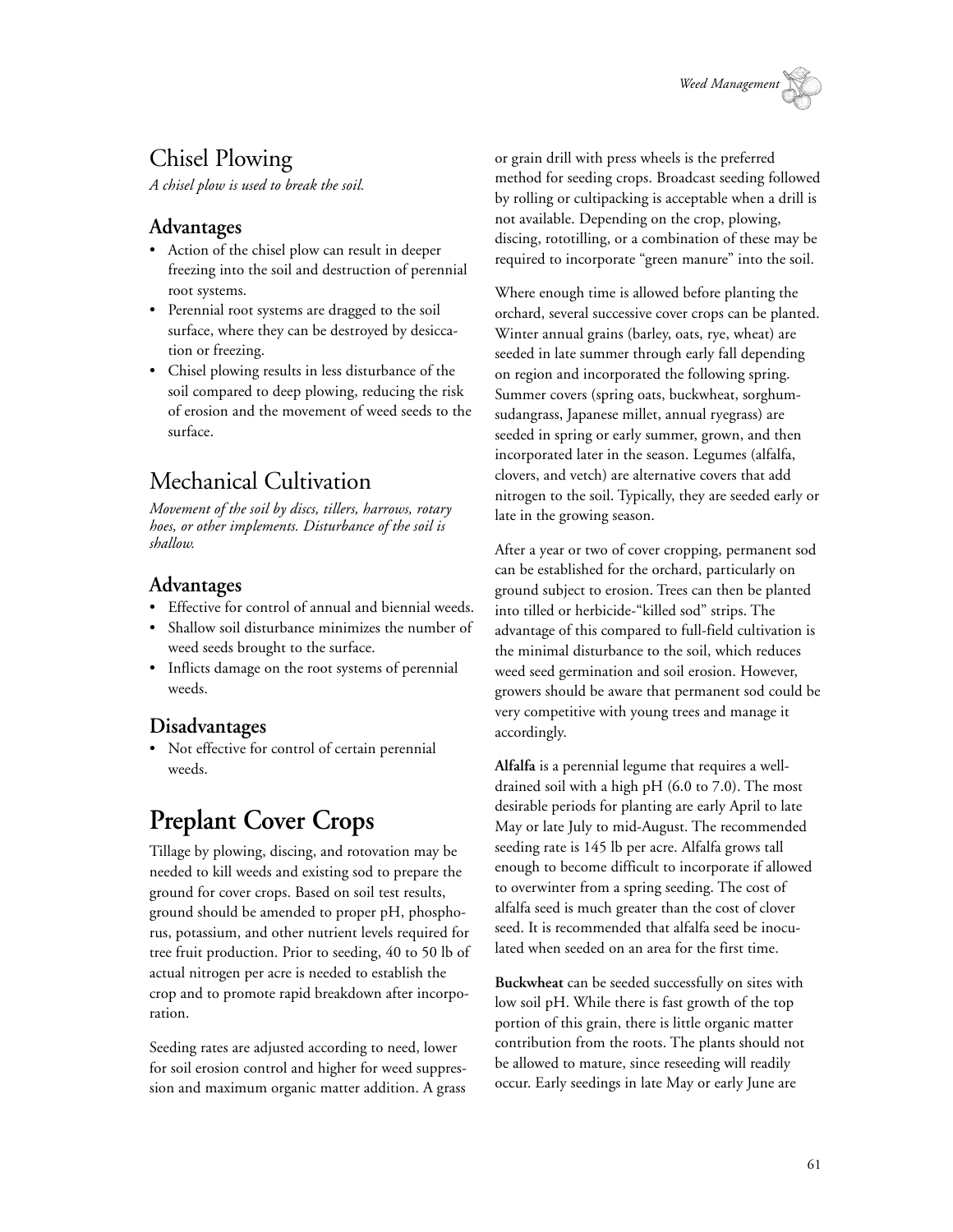

better than summer seedings in late July. Buckwheat may be seeded at 60 lb per acre.

**Alsike**, **ladino**, and **white clovers** have low to moderately upright growth and tend to establish a good legume stand in about 10 weeks. Alsike clover, a very short-lived perennial, can be established on low pH soils. Ladino and other common white clovers respond to high soil fertility (notably phosphorus) and high soil pH. All of these clovers are fair to moderately good nitrogen-producing crops. They establish best when seeded in early April to late May or from late July to mid-August. Early seedings in either season are more successful. A late fall or late winter broadcast application to open ground may be another effective method of seeding these crops, depending on the soil-seed contact that follows.

The cost of seed varies with the type of clover; common white clover and alsike clover are cheaper than ladino. The cost of seed per acre is low for clover preplant cover crops, since the recommended seeding rate is only 4 lb per acre of alsike and common white clover and 2 lb per acre for ladino. Volunteer clovers grow naturally in most fields, so it may not be necessary to inoculate clover seed; however, several pounds of seed can be treated with inoculant for only a few dollars.

**Red clover** produces a top growth of 12 to 18 inches and establishes relatively quickly, depending on soil moisture and seed bed conditions. Red clover grows best in soils with a pH of 5.6 or higher. Like other clovers, red clover should be seeded early in April or late May or from late July to mid-August. Early seedings in either season are more successful. As with white clovers, a late fall or late winter broadcast application on open, unfrozen soil may produce a successful seeding. Red clover is a good nitrogenproducing crop and is adapted to a broader range of soil conditions than alfalfa. The seeding rate for red clover is 8 lb per acre.

**Sweet clover** is a slow- to moderately fast-establishing biennial legume that responds better to higher soil pH than other clovers. It also responds well to soils with good phosphorus levels and is most easily established when seeded from early April to mid-May

or during the first half of August. Large, deeply penetrating roots and heavy top growth make large contributions of nitrogen and organic matter to the soil when incorporated. Second-year top growth may exceed 50 inches. However, this growth must be cut at a lower height and incorporated after cutting. The seeding rate is 12 lb per acre.

**Hairy vetch** is adapted to a range of soil conditions and is a moderately fast-growing winter annual when seeded in August or very early September. In the Northeast, the best practice to ensure good growth is early establishment. This vetch can supply much nitrogen to the soil when grown under ideal conditions. In the mid-Atlantic states, hairy vetch can provide up to 125 lb of nitrogen for the next crop. Hairy vetch is a true vetch with purple flowers and viney growth, and it should not be confused with another legume known as crown vetch, which is commonly seeded along highways for bank stabilization. Hairy vetch is seeded at a rate of 40 lb per acre.

Annual **field brome** is a fast-establishing winter annual grass and has a much more extensive and fibrous root system than most other green manure crops. Seedings made during July and August tend to be much more successful than seedings made in late spring. The following year's spring growth is rapid and, after the seeds ripen in July, the crop can be easily reestablished with no further seeding. Since this is not desirable with a preplant cover crop, thoroughly disc or plow down the heavy root system early in the spring. This seed is not readily available, so plans for obtaining it should be made well in advance of the seeding date. Annual field brome is usually seeded at a rate of 20 lb per acre.

**Japanese millet** is a fast-growing summer annual, which competes well with weeds and establishes faster on cooler soils than sudangrass. If planted between late May and mid-July, millet will grow 4 feet high in 7 to 8 weeks. Unlike small-seeded legumes and grasses, the large millet seed should be covered from 3/10- to 1-inch deep in a firm seedbed. The planting may be cut back and allowed to regrow at any time after reaching 20 inches of growth. Millet should not be allowed to mature and drop seed. Millet seed is relatively inexpensive; seed at a rate of 20 lb per acre.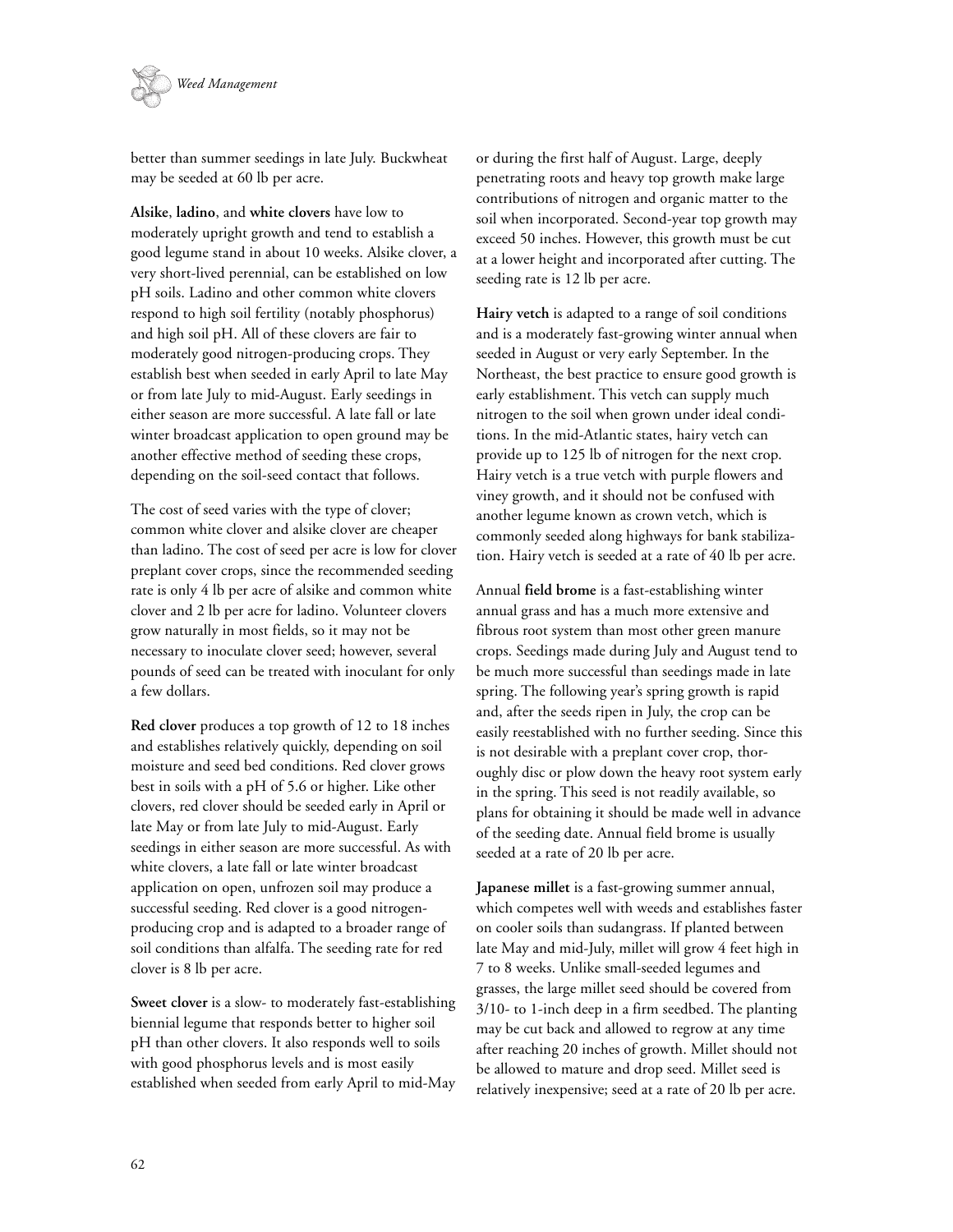**Spring oats**, when used as a very early spring green manure crop, should be planted in early to mid-April. Because of the fast spring growth, plan to incorporate the planting in early to mid-June. Oats will grow on soils of relatively low soil pH (5.5) and with moderately good fertility; however, this crop requires good soil drainage. A mid-August seeding will provide good growth and groundcover for protection against soil erosion during the fall and winter months. Oats will be gradually killed back by successive frosts and will not grow again in the spring. The dead plant residue is easily incorporated with very light tillage equipment. Three bushels of oats (approximately 100 lb) are usually seeded per acre.

**Annual ryegrass** seedlings establish very rapidly in spring or late summer. Ideal dates for spring seedings range from early April to early June; late-summer seedings are more successful when made from early August to early September. Heavy root growth and rapid seedling development make annual ryegrass a very desirable green manure cover crop in areas where good soil-water relations can be maintained. Ryegrass will die out early in the second year, leaving a heavy root system and a moderate top growth residue to incorporate into the soil. A seeding rate of 10 lb per acre is suggested.

**Perennial ryegrass** seedings become established more quickly than seedings of other common perennial grasses such as timothy, bromegrass, and orchardgrass. The fibrous root system is extensive and, with the vigorous top growth, provides substantial material for incorporation into the soil in early spring. The dry matter root growth of perennial ryegrass is approximately equal to the top growth. For many other crops, the top growth represents 60 to 70 percent of the material turned under at plowing. A seeding rate of 25 lb per acre is recommended.

**Winter rye**, a cereal grain, establishes quickly from late summer and early fall seedings. However, fall seedings made after October 1 are likely to provide only winter cover and are slower to produce heavy spring growth. Excessive early spring top growth can create tillage problems if the crop is not incorporated by early to mid-May. This date will vary with the location and season. The seed is readily available and

is usually sold in bushel quantities of 56 lb. Use a seeding rate of 2 bushels per acre to establish.

**Sudangrass** is a summer annual that requires much heat for good growth. Seedings made in late May or early June will guarantee a more vigorous growth than seedings made in late June or early July. Hybrid sudangrasses may have larger seeds and should be planted at heavy rates. Like millet and sorghumsudan hybrids, which also have large seeds, sudangrass should be seeded to a depth of 1/2- to 1-inch into a firm seedbed. Similarly, this summer annual will recover after being cut. Due to its tall growth habit, sudangrass should be cut back when growth exceeds 20 to 25 inches or plowed down if a second growth is not desired. Use a seeding rate of 80 lb per acre.

**Sorghum-sudangrass** hybrids require more heat for growth than sudangrass. It is more expensive to establish and fails to adapt to most soils as readily as Japanese millet. This crop will grow to a greater height than sudangrass under ideal conditions of heat, moisture, and fertility, but the 4- to 6-foot growth is very difficult to incorporate with small or moderately sized tillage equipment. Like sudangrass, this crop will make a second growth if climatic conditions permit. Growth will cease by mid-September if night temperatures drop to near freezing. The seeding rate will vary from 35 to 50 lb per acre, depending on seed size.

This section courtesy of W. Lord, I. Merwin, and J. Mitchell, *Bramble Production Guide*, NRAES publication #35.

# **Common Orchard Weeds** Annual Grasses

An inclusive term for several of the grassy weeds such as crabgrass, goosegrass, barnyard grass, fall panicum, giant foxtail, etc., which can be a problem because they grow tall, up to 4 feet, and require frequent mowing. They can interfere with spraying and harvest operations. All are annuals, reproducing from seed, and most are controlled with pre-emergent herbicides, or post-emergence grass control materials.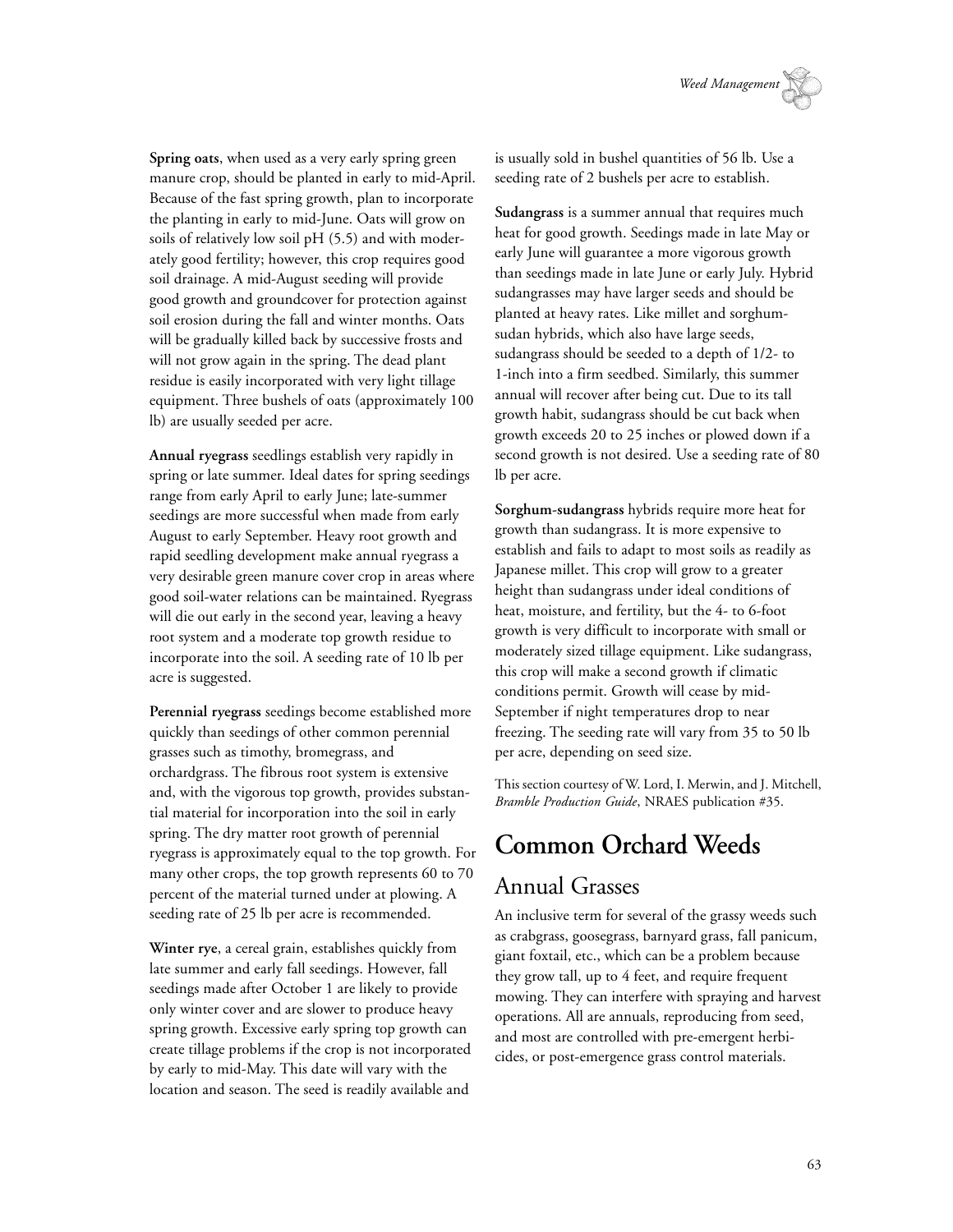

# Perennial Grasses

These grasses live over from year to year. They spread by seed and by vegetative means. Examples are Johnsongrass, orchardgrass, and quackgrass. The systemic-type post-emergence herbicides such as Poast, Fusilade, and Roundup are effective for control but may require repeat applications for complete eradication. After killing the grass, a residual preemergence herbicide can retard new infestations. The combination of Gramoxone Extra plus Princep or other residual herbicide also can be effective in killing perennial grasses.

# Annual Broadleaf Weeds

An inclusive term for many of the annual broadleaf weeds commonly found in orchards. Included are pigweed, prostrate pigweed, purslane, lambsquarter, etc. Most are reproduced only by seed, but some, such as purslane, can reproduce vegetatively. Most are readily controlled by the appropriate pre-emergence herbicides or by post-emergence broadleaf weed control materials.

# Perennial Broadleaf Weeds

These pests persist for many years. Poison ivy, Canada thistle, climbing milkweed, and others are difficult to control and require repeated timely spot applications of a systemic post-emergence herbicide. Where severe problems have occurred, some growers have returned to grass cover under the trees and use a swing-arm mower for vegetation control.

# **Bindweed, Field and Hedge**

Perennial weeds, reproducing from seed and from spreading roots, which can be very large. Field bindweed has a deep root system, while hedge bindweed has more shallow-growing, fleshy roots. Plant is a branched vine, spreading over the ground or over small trees or other plants in the orchard. Leaves are arrow-



head-shaped and 2 to 3 inches long. Flowers are white or pink, resembling morning glory. Very difficult to control because of the extensive root system.

## **Burdock**

A biennial weed reproducing from seed. Taproot lives over one winter, flowers, and dies. Plant is a rosette the first year and develops an upright branched plant the second year that can reach 3 to 5 feet tall. Leaves are large, hairy, and roughly heart-shaped. Burs are



about 1/2-inch in diameter and have hooked spines that readily catch on clothing and are thus spread.

## **Canada Thistle**

A very serious perennial weed reproducing both from seeds and from horizontal roots. Plants are vigorous and 2 to 4 feet tall. Leaves are large, with crinkled, spiny edges. Flowers are borne at the tops of plants and are purple or lavender. Seeds in flower heads have whitish down attached, and when mature the seeds are distributed by wind. A very persistent weed, it is considered legally noxious in most states.



Control in orchards is primarily with post-emergence systemic herbicides such as Roundup before weeds flower.

### **Dandelion**

Perennial weed reproducing from seed. Plant is a rosette of leaves that can be 8 to 12 inches high and 6 to 15 inches in diameter. Leaves are 3 to 10 inches long and 1 to 2 inches wide, variously lobed. Root is thick and fleshy, branched, and deep. Flower heads are 1 to 2 inches in

diameter, bright yellow, and upon maturing bear seed with down attached. Seeds detach readily and are wind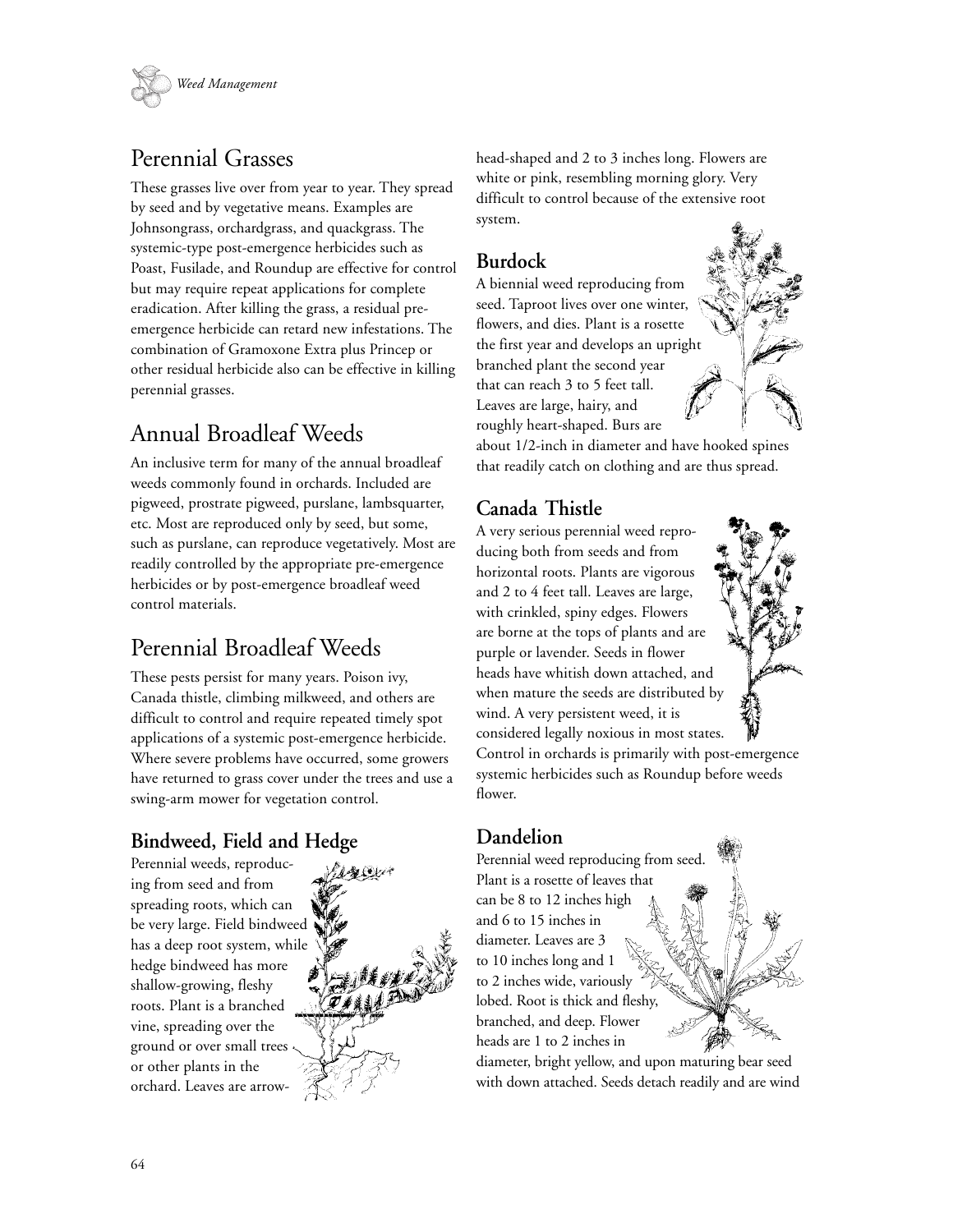

disseminated. Spring flush of dandelion bloom coincides with apple bloom and can compete for bee activity during the pollination period. Since 2,4-D is no longer registered for apple orchards, close mowing

just before and during apple bloom is the only current method of minimizing this competition.

# **Horsenettle**

Perennial broadleaf weed propagated by seed or roots. Weed grows 1 to 3 feet tall, usually branched, has many small spines or prickles. Leaves are oblong, lobed, 2 to 4 inches long. Fruit is round and yellow when mature. Difficult to control because of extensive, deep root system.

# **Milkweed, Climbing**

A perennial climbing plant that is reproduced by seeds and by spreading roots. Stem is climbing and can be a problem both in young and bearing orchards. Stems can cause girdling in young trees. Distinguished by small whitish flowers and by a large seed pod that resembles the common milkweed pod, except that it is smooth. This is a difficult weed to control.

# **Milkweed, Common**

The easily recognized milkweed plant is a perennial, reproducing from seed or from long, spreading roots. Stems are erect and become woody, reaching 3 to 4 feet, unbranched. Leaves are oblong and large, 4 to 8 inches long. When plant is injured, it exudes a milky juice. Flowers are borne on the upper part of the plant in ball-like clusters. Seed pods are large (2 to 5 inches long), pointed and spiny.

## **Nutsedge, Yellow**

A grasslike plant growing to about 1 foot tall, with large, branched inflorescence; it reproduces from seed or from small nutlike tubers on the roots. It can be a problem weed in orchards and is difficult to control because of the tubers and the problem of spreading by cultivation.

## **Poison Ivy**

A woody perennial weed frequently found in orchards. Reproduces by seed, which may be spread by birds and by creeping stems that can spread some distance in a season. Plant is either an upright shrubby plant 2 to 3 feet high or, more commonly, a vine that climbs on trees and fences. Plants are distinguished by the three shiny leaflets on each leaf. Leaflet edges are smooth to roughly toothed and can be variable in shape. Flowers are small and insignificant, fruits are small (1/8-inch in diameter), round, and waxy white in color. Plants may be spread through birds eating the fruit and spreading the seed in their droppings. Leaves develop attractive autumn coloration of reds and orange. Plant contains poisonous oils that can produce a serious rash on contact or by being in the smoke of burning plants. A very troublesome weed to control in orchards, but control is important because of the hazard to persons pruning or harvesting

### **Purslane**

Low-growing weed distinguished by its fleshy stems and leaves that break off easily. Leaves and stems sometimes are reddish. Root system is shallow. An annual weed reproducing by seed, but can reproduce vegetatively when cultivated, as plants tend to break up and spread farther. Not readily con-